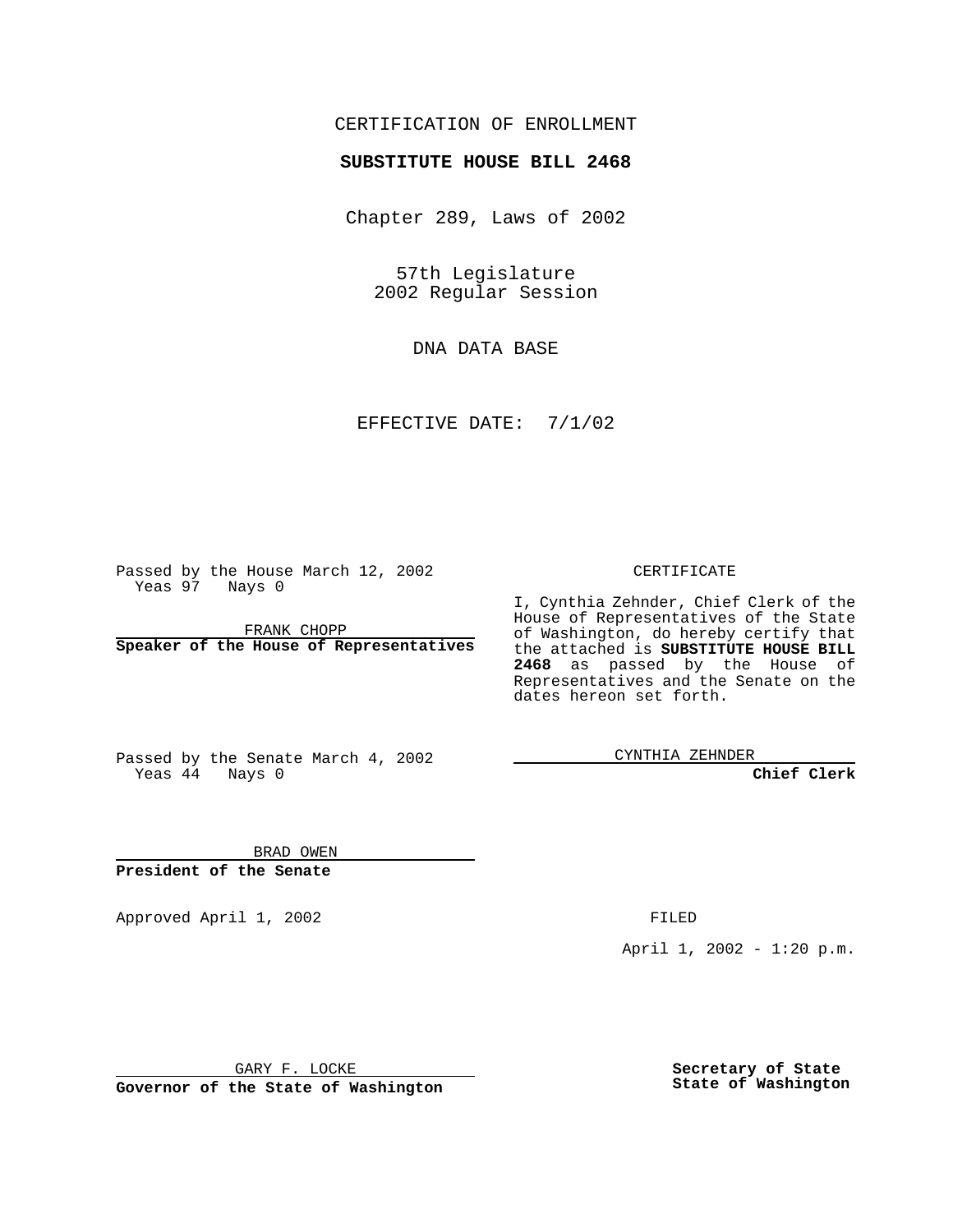### **SUBSTITUTE HOUSE BILL 2468** \_\_\_\_\_\_\_\_\_\_\_\_\_\_\_\_\_\_\_\_\_\_\_\_\_\_\_\_\_\_\_\_\_\_\_\_\_\_\_\_\_\_\_\_\_\_\_

\_\_\_\_\_\_\_\_\_\_\_\_\_\_\_\_\_\_\_\_\_\_\_\_\_\_\_\_\_\_\_\_\_\_\_\_\_\_\_\_\_\_\_\_\_\_\_

## AS AMENDED BY THE SENATE

Passed Legislature - 2002 Regular Session

#### **State of Washington 57th Legislature 2002 Regular Session**

**By** House Committee on Criminal Justice & Corrections (originally sponsored by Representatives Miloscia, O'Brien and Wood; by request of Governor Locke)

Read first time 02/05/2002. Referred to Committee on .

 AN ACT Relating to the convicted offender DNA data base; amending RCW 43.43.754, 43.43.759, and 9.94A.505; amending 1989 c 350 s 1 (uncodified); adding new sections to chapter 43.43 RCW; and providing an effective date.

5 BE IT ENACTED BY THE LEGISLATURE OF THE STATE OF WASHINGTON:

 **Sec. 1.** 1989 c 350 s 1 (uncodified) is amended to read as follows: The legislature finds that recent developments in molecular biology and genetics have important applications for forensic science. It has been scientifically established that there is a unique pattern to the chemical structure of the deoxyribonucleic acid (DNA) contained in each cell of the human body. The process for identifying this pattern is called "DNA identification."

13 The legislature further finds that ((the accuracy of identification 14 provided by this method is superior to that of any presently existing 15 technique and recognizes the importance of this scientific breakthrough 16 in providing a reliable and accurate tool for the investigation and 17 prosecution of sex offenses as defined in RCW 9.94A.030(26) and violent 18 offenses as defined in RCW 9.94A.030(29))) DNA data bases are important 19 tools in criminal investigations, in the exclusion of individuals who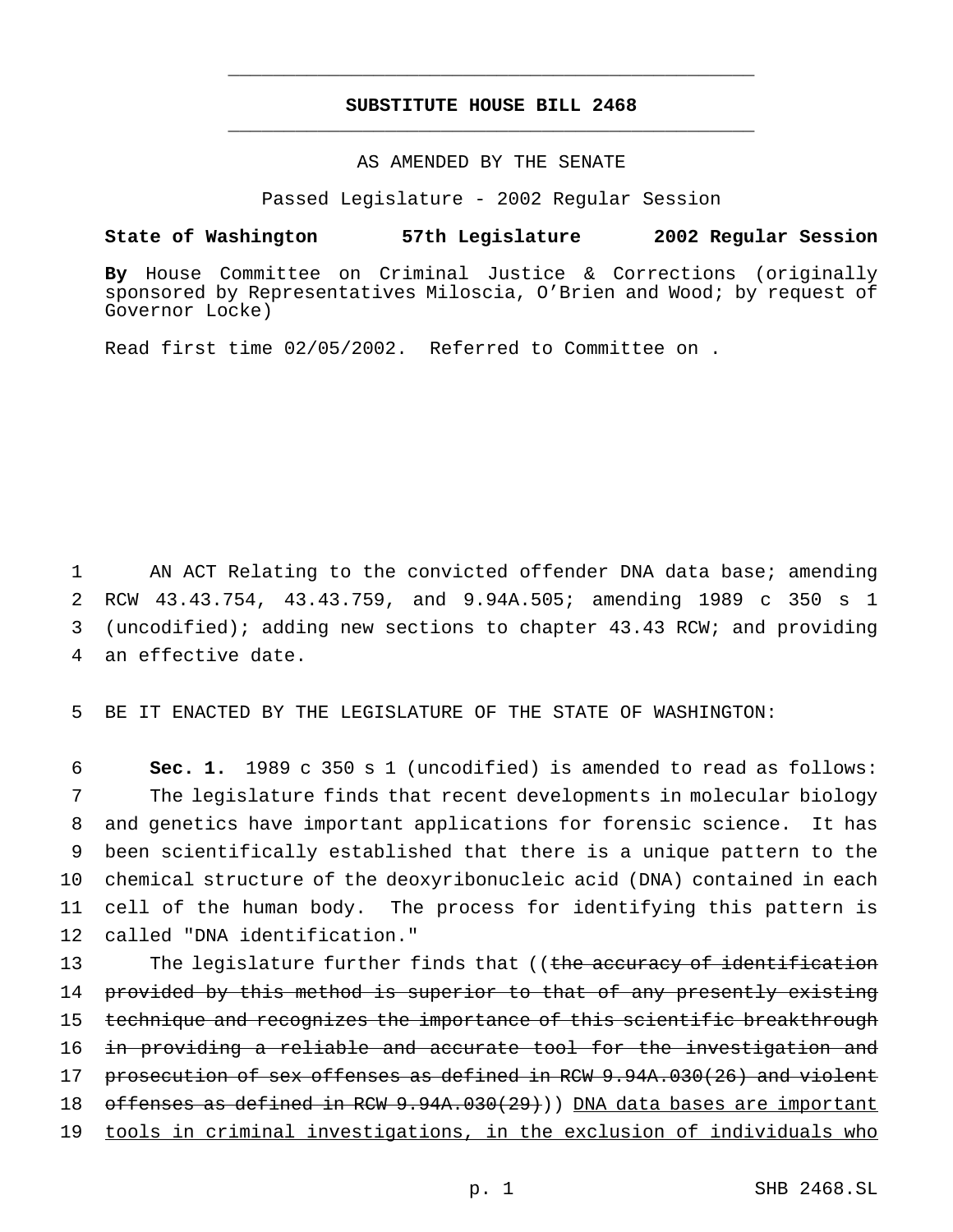1 are the subject of investigations or prosecutions, and in detecting recidivist acts. It is the policy of this state to assist federal, state, and local criminal justice and law enforcement agencies in both the identification and detection of individuals in criminal investigations and the identification and location of missing and unidentified persons. Therefore, it is in the best interest of the state to establish a DNA data base and DNA data bank containing DNA samples submitted by persons convicted of felony offenses and DNA samples necessary for the identification of missing persons and unidentified human remains.

 The legislature further finds that the DNA identification system used by the Federal Bureau of Investigation and the Washington state patrol has no ability to predict genetic disease or predisposal to 14 illness. Nonetheless, the legislature intends that biological samples collected under RCW 43.43.754, and DNA identification data obtained from the samples, be used only for purposes related to criminal investigation, identification of human remains or missing persons, or improving the operation of the system authorized under RCW 43.43.752 through 43.43.758.

 **Sec. 2.** RCW 43.43.754 and 1999 c 329 s 2 are each amended to read as follows:

 (1) Every adult or juvenile individual convicted of a felony, stalking under RCW 9A.46.110, harassment under RCW 9A.46.020, communicating with a minor for immoral purposes under RCW 9.68A.090, or 25 adjudicated guilty of an equivalent juvenile offense ((defined as a sex offense under RCW 9.94A.030(33)(a) or a violent offense as defined in RCW 9.94A.030 shall have a blood sample drawn)) must have a biological 28 sample collected for purposes of DNA identification analysis( $(-)$ ) in the following manner:

 (a) For persons convicted of such offenses or adjudicated guilty of 31 an equivalent juvenile offense who ((are serving or who are to serve a 32 term of confinement in a county jail or detention)) do not serve a term 33 of confinement in a department of corrections facility, and do serve a term of confinement in a city or county jail facility, the city or 35 county shall be responsible for obtaining ((blood)) the biological 36 samples either as part of the intake process into the city or county jail or detention facility for those persons convicted on or after 38 ((July 25, 1999)) the effective date of this act, or within a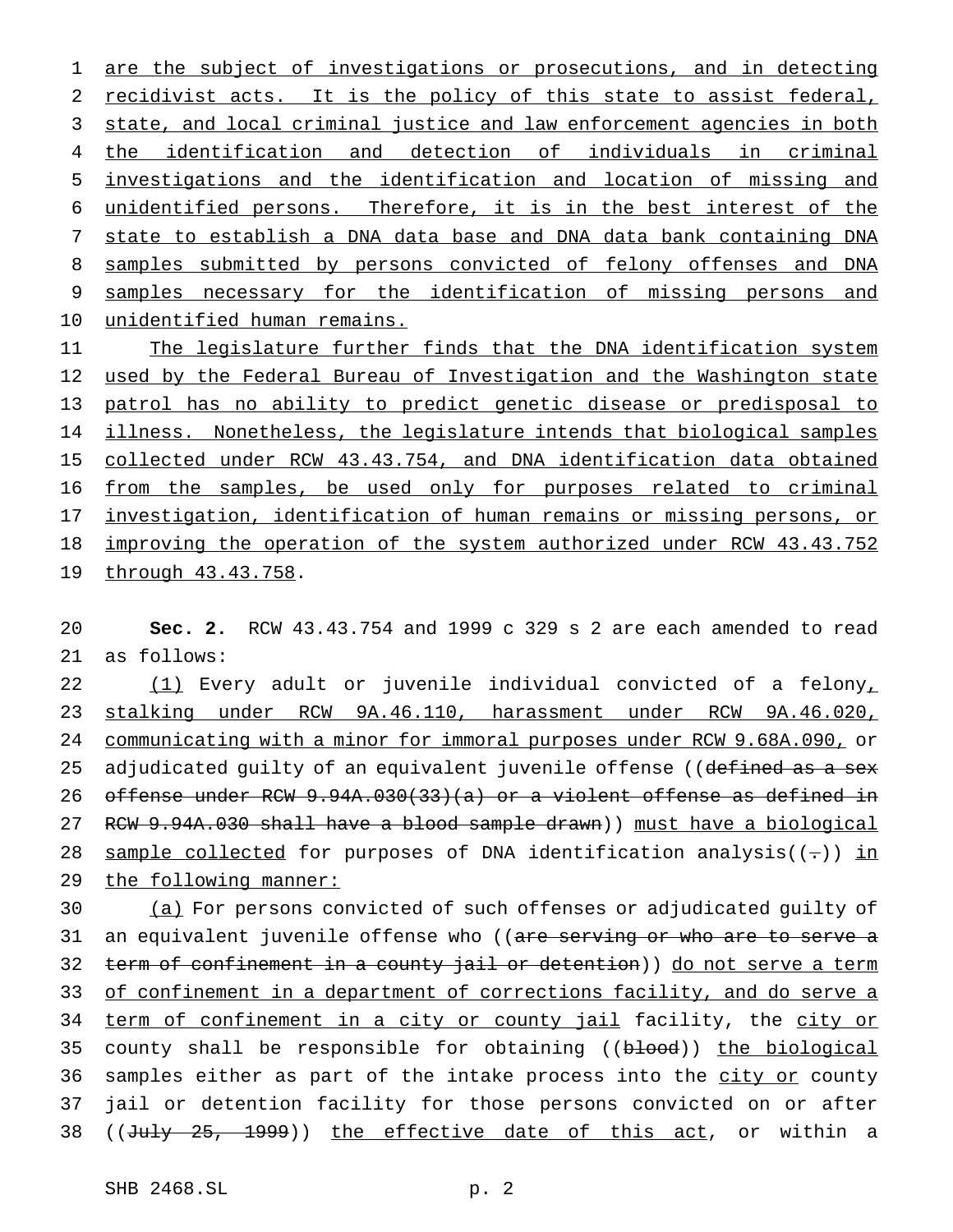1 reasonable time after ((July 25, 1999)) the effective date of this act, 2 for those persons incarcerated ((prior to July 25, 1999)) before the 3 effective date of this act, who have not yet had a ((blood)) biological 4 sample ((drawn)) collected, beginning with those persons who will be 5 released the soonest.

6 (b) For persons convicted of such offenses or adjudicated guilty of 7 an equivalent juvenile offense who do not serve a term of confinement 8 in a department of corrections facility, and do not serve a term of 9 confinement in a city or county jail facility, the local police 10 department or sheriff's office is responsible for obtaining the 11 biological samples after sentencing on or after the effective date of 12 this act.

13 (c) For persons convicted of such offenses or adjudicated guilty of 14 an equivalent juvenile offense, who are serving or who are to serve a 15 term of confinement in a department of corrections facility or a 16 ((division of juvenile rehabilitation)) department of social and health 17 services facility, the facility holding the person shall be responsible 18 for obtaining ((blood)) the biological samples either as part of the 19 intake process into such facility for those persons convicted on or 20 after ((July 25, 1999)) the effective date of this act, or within a 21 reasonable time after (( $Ju1y$  25, 1999)) the effective date of this act, 22 for those persons incarcerated ((prior to July 25, 1999)) before the 23 effective date of this act, who have not yet had a ((blood)) biological 24 sample ((drawn)) collected, beginning with those persons who will be 25 released the soonest.

26 (2) Any ((blood)) biological sample taken pursuant to RCW 43.43.752 27 through 43.43.758 may be retained by the forensic laboratory services 28 bureau, and shall be used solely for the purpose of providing DNA or 29 other ((blood grouping)) tests for identification analysis and 30 prosecution of a ((sex offense or a violent offense)) criminal offense 31 or for the identification of human remains or missing persons. Nothing 32 in this section prohibits the submission of results derived from the 33 biological samples to the Federal Bureau of Investigation combined DNA 34 index system.

 (3) The director of the forensic laboratory services bureau of the Washington state patrol shall perform testing on all biological samples collected under subsection (1) of this section, to the extent allowed by funding available for this purpose. The director shall give 39 priority to testing on samples collected from those adults or juveniles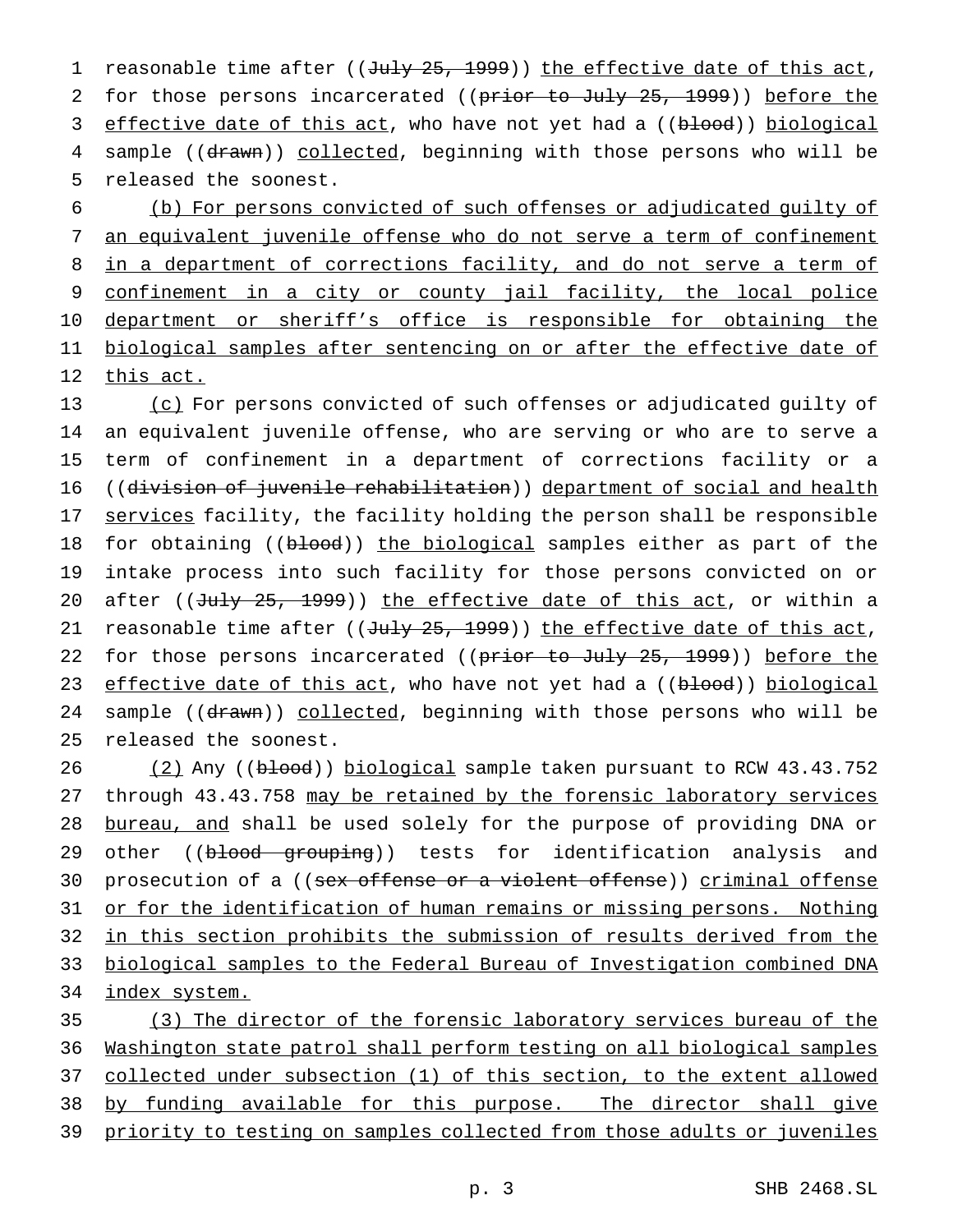convicted of a felony or adjudicated guilty of an equivalent juvenile

offense that is defined as a sex offense or a violent offense in RCW

9.94A.030.

4 (4) This section applies to all adults who are convicted of a sex or violent offense after July 1, 1990; and to all adults who were convicted of a sex or violent offense on or prior to July 1, 1990, and who are still incarcerated on or after July 25, 1999. This section 8 applies to all juveniles who are adjudicated guilty of a sex or violent offense after July 1, 1994; and to all juveniles who were adjudicated 10 guilty of a sex or violent offense on or prior to July 1, 1994, and who 11 are still incarcerated on or after July 25, 1999. This section applies 12 to all adults and juveniles who are convicted of a felony other than a sex or violent offense, stalking under RCW 9A.46.110, harassment under RCW 9A.46.020, or communicating with a minor for immoral purposes under 15 RCW 9.68A.090, or adjudicated guilty of an equivalent juvenile offense, 16 on or after the effective date of this act; and to all adults and juveniles who were convicted or adjudicated guilty of such an offense before the effective date of this act and are still incarcerated on or 19 after the effective date of this act.

 (5) This section creates no rights in a third person. No cause of action may be brought based upon the noncollection or nonanalysis or the delayed collection or analysis of a biological sample authorized to be taken under RCW 43.43.752 through 43.43.758.

 (6) The detention, arrest, or conviction of a person based upon a data base match or data base information is not invalidated if it is 26 determined that the sample was obtained or placed in the data base by mistake, or if the conviction or juvenile adjudication that resulted in the collection of the biological sample was subsequently vacated or otherwise altered in any future proceeding including but not limited to posttrial or postfact-finding motions, appeals, or collateral attacks.

 **Sec. 3.** RCW 43.43.759 and 1990 c 230 s 1 are each amended to read as follows:

33 The Washington state patrol shall consult with the forensic investigations council and adopt rules to implement RCW 43.43.752 through 43.43.758. The rules shall prohibit the use of DNA identification data for any research or other purpose that is not 37 related to a criminal investigation, to the identification of human 38 remains or missing persons, or to improving the operation of the system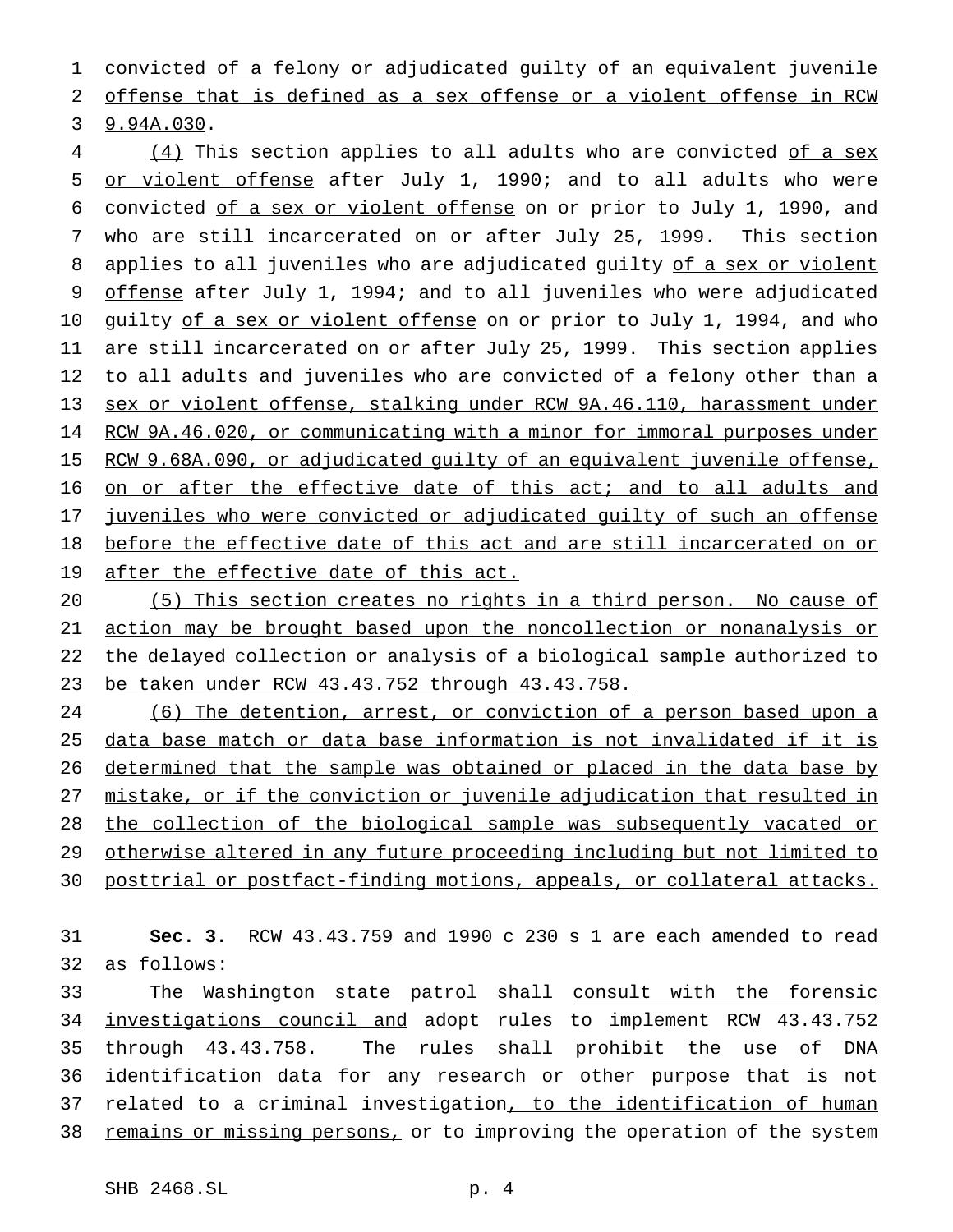1 authorized by RCW 43.43.752 through 43.43.758. The rules must also identify appropriate sources and collection methods for biological samples needed for purposes of DNA identification analysis.

 NEW SECTION. **Sec. 4.** A new section is added to chapter 43.43 RCW to read as follows:

 Every sentence imposed under chapter 9.94A RCW, for a felony specified in RCW 43.43.754 that is committed on or after the effective date of this act, must include a fee of one hundred dollars for collection of a biological sample as required under RCW 43.43.754, unless the court finds that imposing the fee would result in undue hardship on the offender. The fee is a court-ordered legal financial obligation as defined in RCW 9.94A.030, payable by the offender after payment of all other legal financial obligations included in the sentence has been completed. The clerk of the court shall transmit fees collected to the state treasurer for deposit in the state DNA data base account created under section 5 of this act.

 NEW SECTION. **Sec. 5.** A new section is added to chapter 43.43 RCW to read as follows:

 The state DNA data base account is created in the custody of the state treasurer. All receipts under section 4 of this act must be deposited into the account. Expenditures from the account may be used only for creation, operation, and maintenance of the DNA data base under RCW 43.43.754. Only the chief of the Washington state patrol or the chief's designee may authorize expenditures from the account. The account is subject to allotment procedures under chapter 43.88 RCW, but an appropriation is not required for expenditures.

 **Sec. 6.** RCW 9.94A.505 and 2001 2nd sp.s. c 12 s 312 are each amended to read as follows:

 (1) When a person is convicted of a felony, the court shall impose punishment as provided in this chapter.

 (2)(a) The court shall impose a sentence as provided in the following sections and as applicable in the case:

 (i) Unless another term of confinement applies, the court shall impose a sentence within the standard sentence range established in RCW 9.94A.510;

(ii) RCW 9.94A.700 and 9.94A.705, relating to community placement;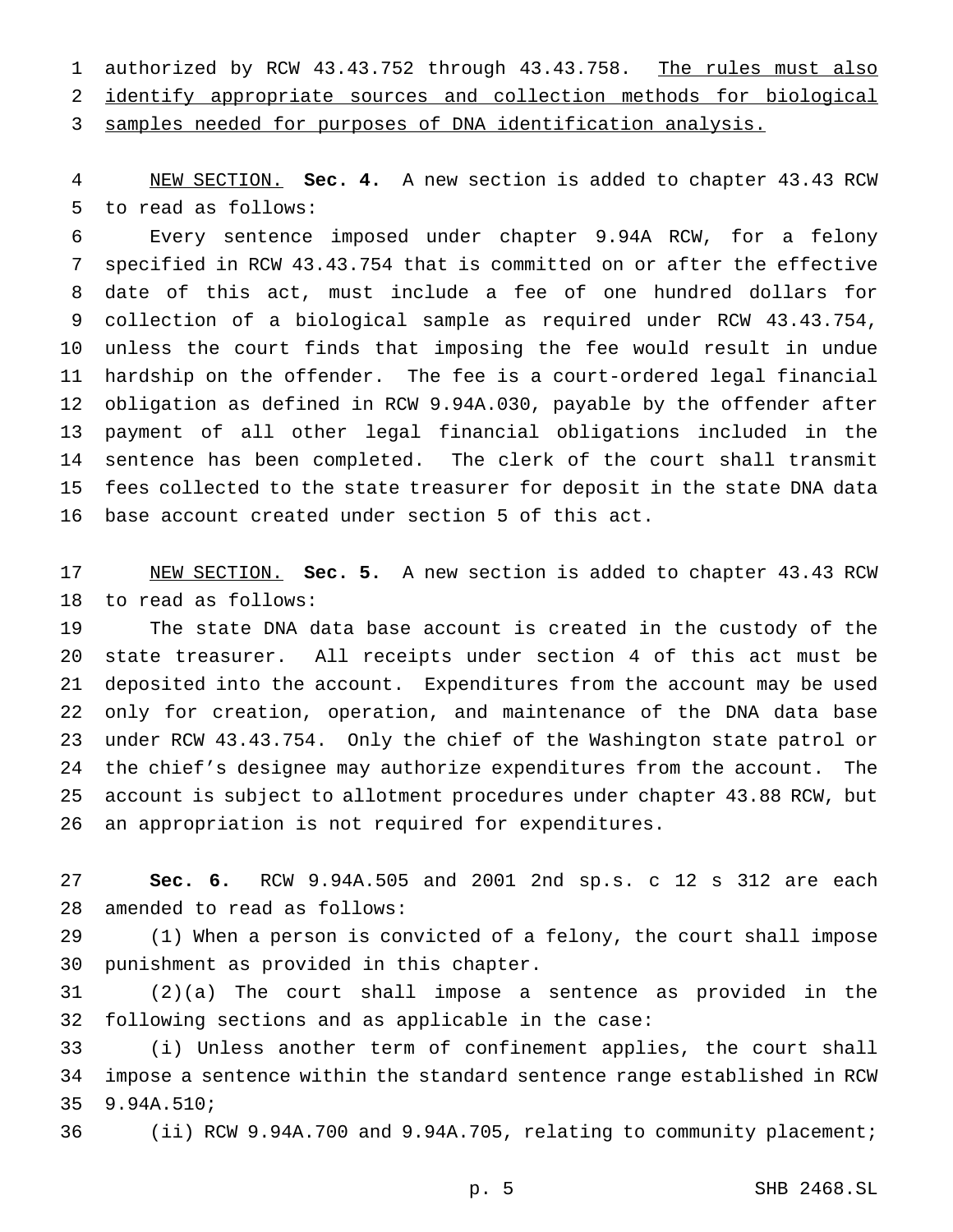(iii) RCW 9.94A.710 and 9.94A.715, relating to community custody; (iv) RCW 9.94A.545, relating to community custody for offenders whose term of confinement is one year or less;

(v) RCW 9.94A.570, relating to persistent offenders;

(vi) RCW 9.94A.540, relating to mandatory minimum terms;

(vii) RCW 9.94A.650, relating to the first-time offender waiver;

 (viii) RCW 9.94A.660, relating to the drug offender sentencing alternative;

 (ix) RCW 9.94A.670, relating to the special sex offender sentencing alternative;

(x) RCW 9.94A.712, relating to certain sex offenses;

12 (xi) RCW 9.94A.535, relating to exceptional sentences;

 (xii) RCW 9.94A.589, relating to consecutive and concurrent sentences.

 (b) If a standard sentence range has not been established for the offender's crime, the court shall impose a determinate sentence which may include not more than one year of confinement; community service work; until July 1, 2000, a term of community supervision not to exceed one year and on and after July 1, 2000, a term of community custody not to exceed one year, subject to conditions and sanctions as authorized in RCW 9.94A.710 (2) and (3); and/or other legal financial obligations. The court may impose a sentence which provides more than one year of confinement if the court finds reasons justifying an exceptional sentence as provided in RCW 9.94A.535.

 (3) If the court imposes a sentence requiring confinement of thirty days or less, the court may, in its discretion, specify that the sentence be served on consecutive or intermittent days. A sentence requiring more than thirty days of confinement shall be served on consecutive days. Local jail administrators may schedule court-ordered intermittent sentences as space permits.

 (4) If a sentence imposed includes payment of a legal financial obligation, it shall be imposed as provided in RCW 9.94A.750, 9.94A.753, ((and)) 9.94A.760, and section 4 of this act.

 (5) Except as provided under RCW 9.94A.750(4) and 9.94A.753(4), a court may not impose a sentence providing for a term of confinement or community supervision, community placement, or community custody which exceeds the statutory maximum for the crime as provided in chapter 9A.20 RCW.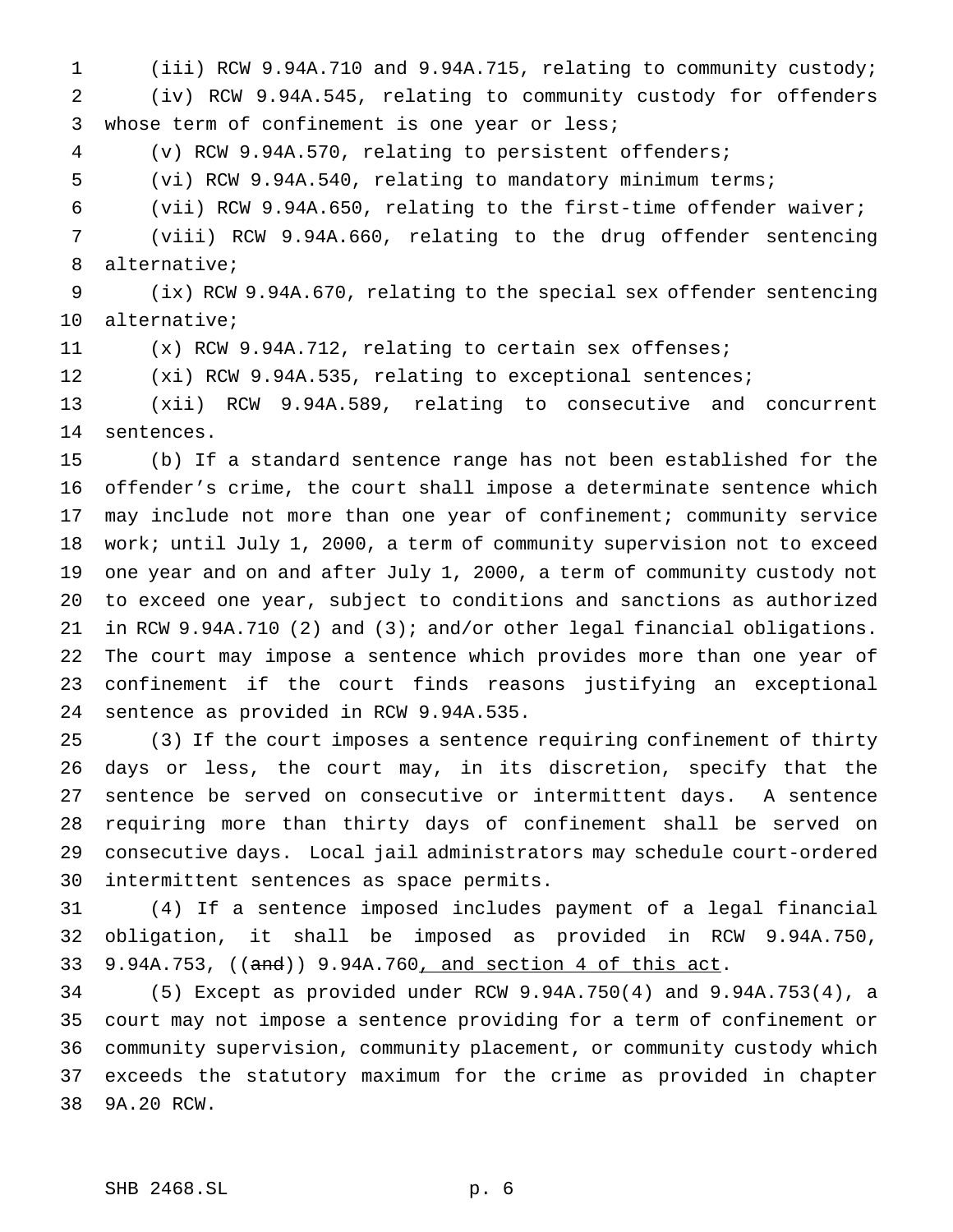(6) The sentencing court shall give the offender credit for all confinement time served before the sentencing if that confinement was solely in regard to the offense for which the offender is being sentenced.

 (7) The court shall order restitution as provided in RCW 9.94A.750 and 9.94A.753.

 (8) As a part of any sentence, the court may impose and enforce crime-related prohibitions and affirmative conditions as provided in this chapter.

 (9) The court may order an offender whose sentence includes community placement or community supervision to undergo a mental status evaluation and to participate in available outpatient mental health treatment, if the court finds that reasonable grounds exist to believe that the offender is a mentally ill person as defined in RCW 71.24.025, and that this condition is likely to have influenced the offense. An order requiring mental status evaluation or treatment must be based on a presentence report and, if applicable, mental status evaluations that have been filed with the court to determine the offender's competency or eligibility for a defense of insanity. The court may order additional evaluations at a later date if deemed appropriate.

 (10) In any sentence of partial confinement, the court may require the offender to serve the partial confinement in work release, in a program of home detention, on work crew, or in a combined program of work crew and home detention.

 (11) In sentencing an offender convicted of a crime of domestic violence, as defined in RCW 10.99.020, if the offender has a minor child, or if the victim of the offense for which the offender was convicted has a minor child, the court may, as part of any term of community supervision, community placement, or community custody, order the offender to participate in a domestic violence perpetrator program approved under RCW 26.50.150.

 NEW SECTION. **Sec. 7.** If any provision of this act or its application to any person or circumstance is held invalid, the remainder of the act or the application of the provision to other persons or circumstances is not affected.

 NEW SECTION. **Sec. 8.** Section 1 of this act is added to chapter 43.43 RCW.